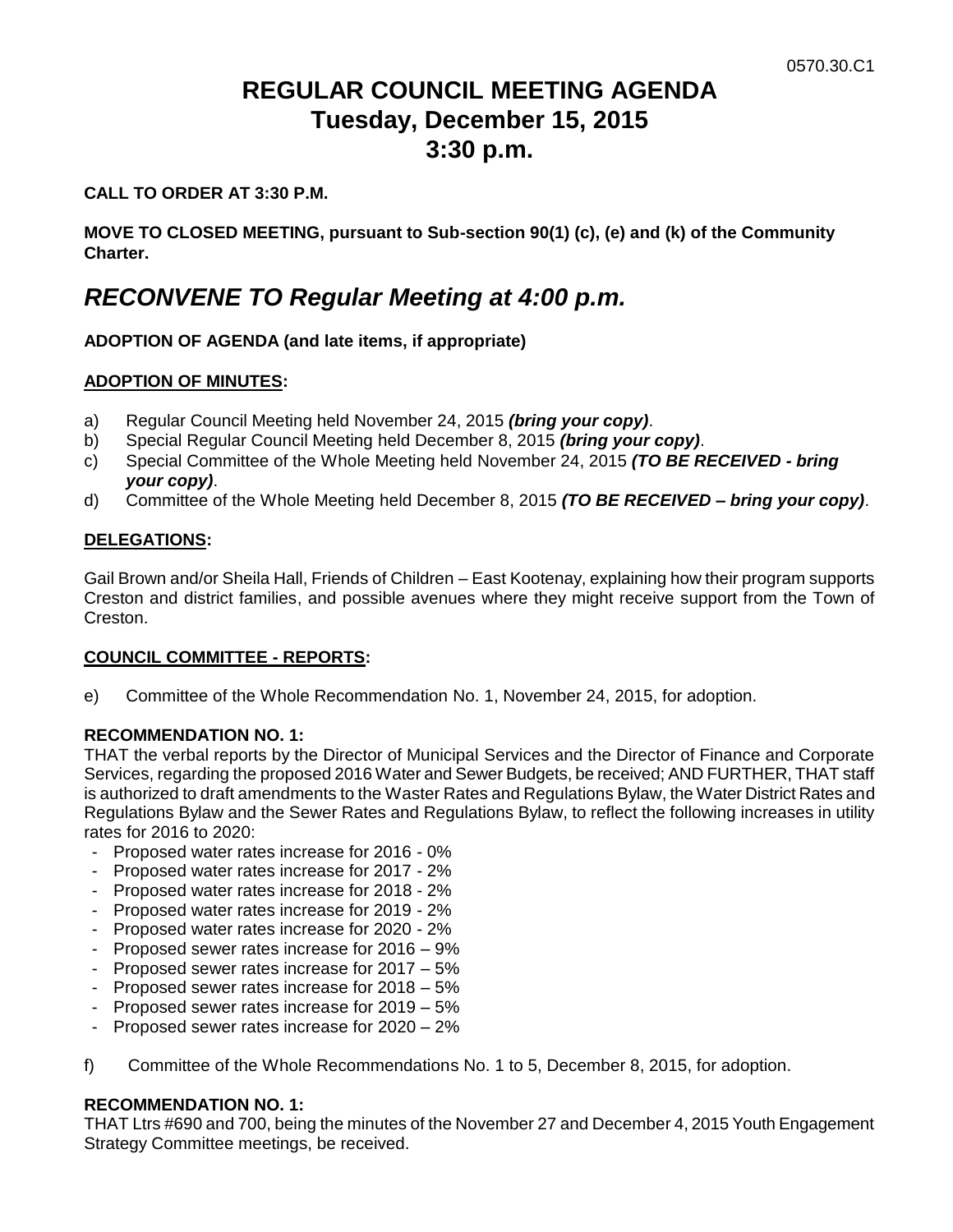#### **RECOMMENDATION NO. 2:**

THAT the verbal report by the Town Manager, regarding a conceptual design for a Market Park, be received; AND FURTHER, THAT the Market Park conceptual design for the property owned by the Town of Creston and situated at 1103 and 1201 Cook Street, and 111 and 115 Northwest Boulevard, Creston, a copy of which is attached to and forms a part of these minutes as Appendix 'I', be approved in principle.

#### **RECOMMENDATION NO. 3:**

THAT Ltr #612 from the Fire Chief, regarding the Creston Fire Rescue Strategic Plan, be received; THAT Council approves the 'Mission and Value' statement for the Creston Fire and Rescue Service, developed as part of the strategic planning process; AND FURTHER, THAT Council adopts the Creston Fire and Rescue Service Strategic Plan, prepared by Dave Mitchell & Associates Ltd., dated August 2014, to assist Council and staff in the short and long term direction of the fire and rescue service.

### **RECOMMENDATION NO. 4:**

THAT the verbal report by the Director of Finance and Corporate Services, regarding a review of Council projects referred for consideration in the 2016 budget, and single supplemental additions to the budget, be received; AND FURTHER, THAT staff is authorized to develop costing sheets, for Council's consideration during 2016 budget discussions, for each of the following projects:

- Events Coordinator (Creston Valley Spirit Committee)
- Promotional Material (promoting Town of Creston/Creston Valley)
- Market Park Study Detail Design / Costing
- Parade Float(s)
- Fire Hall (staff to make recommendation re next steps)
- Downtown Beautification / Revitalization
- Highway Signage to Downtown Core
- Public Art Project
- Town Hall Model for Green Energy (landscaping/alternate energy/efficiencies)
- Trails Expansion
- Continued Connection from Downtown Through Northwest Boulevard (visual and physical connectivity)

#### **RECOMMENDATION NO. 5:**

THAT staff advise Ms. Munro that Council will not be pursuing a small dog park project within the 2016 budget process.

#### **Pg. Item**

- 1. Ltr #627 from the Friends of Children East Kootenay, re opportunities for support from the Town of Creston.
- 11. Ltr #692 from the Association of Kootenay & Boundary Local Governments, re notice of Annual General Meeting and first call for resolutions 2016.
- 14A Appointment of Acting Mayors for 2016:

| January   | Clr. Unruh  |
|-----------|-------------|
| March     | Clr. Elford |
| May       | Clr. Snopek |
| July      | Clr. Unruh  |
| September | Clr. Elford |
| November  | Clr. Snopek |

February Clr. Comer April Clr. Wilson June Clr. Boehmer August Clr. Comer October Clr. Wilson December Clr. Boehmer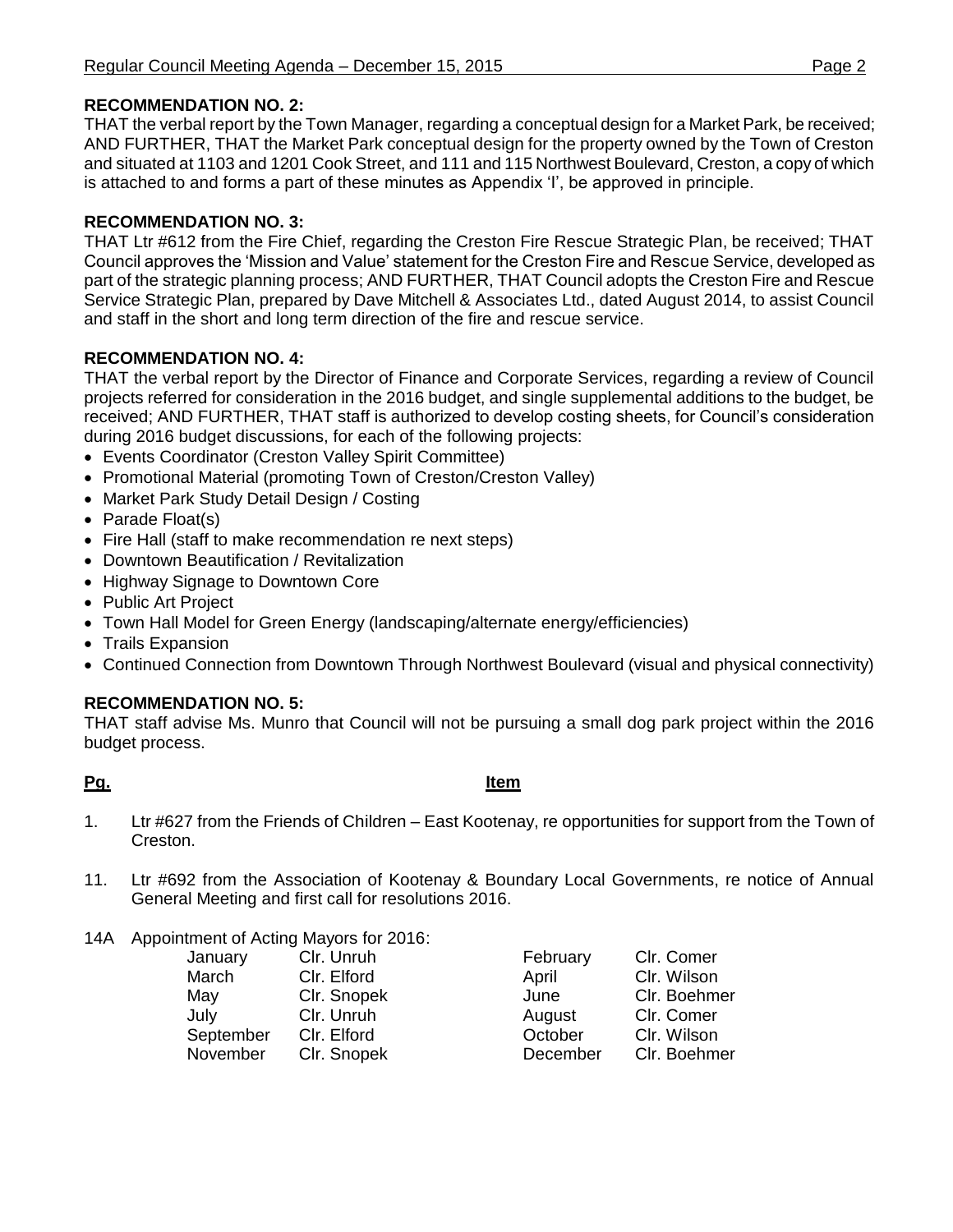- 14B Appointment of Committee members for 2016:
	- THAT Councillor Comer be appointed as Chair of the Creston Valley Spirit Committee for the year 2016.
	- THAT Councillor Boehmer be appointed as Chair and Councillor Unruh be appointed as member of the Parcel Tax Roll Review Panel (Foot Frontage) for the year 2016.
	- THAT Councillor Snopek be appointed as Council's representative to the Arrow Creek Water Treatment and Supply Commission for the year 2016, with Councillor Elford being appointed as an Alternate.
	- THAT Councillor Unruh be appointed as a Director to the Kootenay East Regional Hospital District on behalf of the Town of Creston, for the year 2016, with Councillor Elford being appointed as an Alternate.
	- THAT Councillors Comer and Unruh be appointed as Council's liaisons to the School District No. 8 (Kootenay Lake) Board of School Trustees, for the year 2016.
	- THAT the following be appointed to the Emergency Operations Centre on behalf of the Town of Creston, for the year 2016, as follows:

| <b>EOC Director:</b> | Town Manager                                         |
|----------------------|------------------------------------------------------|
| Member:              | <b>Fire Chief</b>                                    |
| Resource:            | RDCK Emergency Coordinator, Creston, Areas A, B & C  |
|                      | Council Liaisons: Mayor Toyota and Councillor Elford |

- THAT Councillor Elford be appointed as Council's representative to the Municipal Insurance Association of BC for the year 2016, with Councillor Wilson being appointed as Alternate.
- THAT Council approves appointments to the following organizations for the year 2016:
	- Columbia Basin Trust, Community Directed Youth Committee (CAC) Councillors Boehmer and Comer (Liaisons)
	- Community Arts Council of Creston Councillor Wilson
	- Creston-Kaminoho Friendship Society Councillors Snopek and Wilson (Representatives)
	- Creston-Kootenay Foundation Councillors Snopek and Wilson (Liaisons)
	- Creston & District Community Directed Funds Committee Mayor Toyota (Representative)
	- Creston & District Library Board Councillors Comer and Unruh (Representatives)
	- Creston Valley Blossom Festival Association Councillors Snopek and Wilson (Representatives)
	- Creston Valley Chamber of Commerce Councillors Boehmer and Unruh (Representatives)
	- Creston Valley Community Housing Society Councillor Snopek (Representative)
	- Creston Valley Community Network Society Councillors Boehmer and Comer (Representatives)
	- Creston Valley Forest Corporation Councillor Snopek (Director), Councillor Unruh (Alternate)
	- Creston Valley Regional Airport Society Mayor Toyota and Councillor Elford (Liaisons)
		- Creston Valley Wildlife Management Area Interpretive Centre Committee Mayor Toyota (Representative)
	- Trails for Creston Valley Society Councillors Boehmer and Comer (Representatives)
- 14C Appointment of Auditors for 2016:

THAT the firm of Carr & Medlang be appointed Auditors for the Town of Creston for the year 2016.